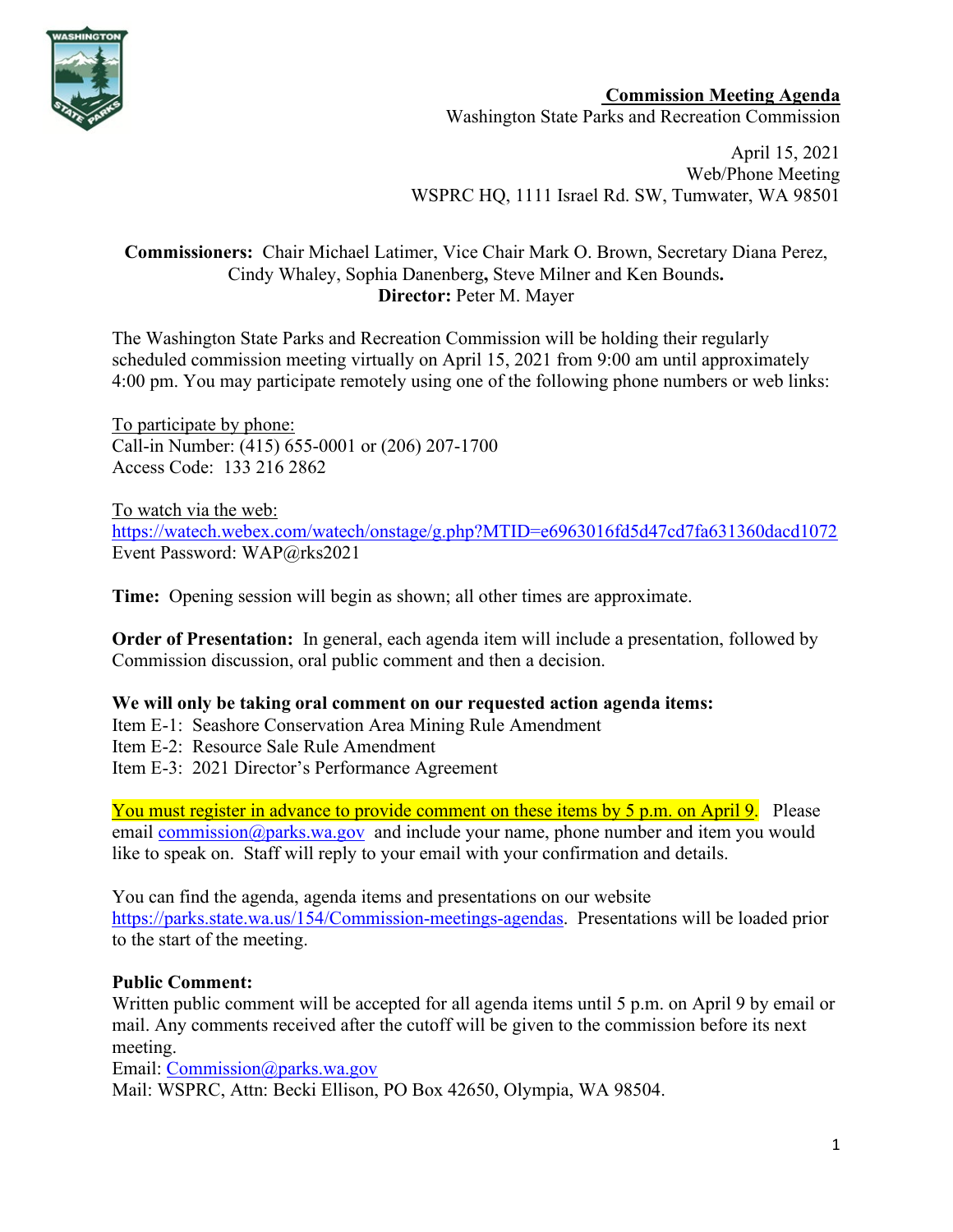### **9:00 a.m. CALL TO ORDER** – Michael Latimer, Commission Chair

- Call of the Roll
- Introduction of Executive Leadership Team
- Changes to the Agenda
	- o Approval of the Agenda
- Logistics
- Safety Message
- Approval of minutes of previous meetings
	- o January 21 Special Commission Meeting
	- o January 26 Special Commission Meeting
	- o January 27, 28 Work Session and Commission Meeting
	- o February 5, 6 Special Meeting
	- o February 11 Special Meeting
	- o February 17 Special Meeting
	- o February 23 Special Meeting

#### **9:15 a.m. COMMISSION COMMITTEE REPORTS**

- Real Estate
- Legislative
- Budget
- Executive

#### **9:25 a.m. REQESTED ACTION**

• Item E-1: Seashore Conservation Area Mining Rule Amendment This item asks the Washington State Parks and Recreation Commission to amend Chapter 352-37 WAC to reflect changes made to state statute during the 2020 legislative session.

### **9:55 a.m. REQESTED ACTION**

- Item E-2: Resource Sale Rule Amendment This item asks the Washington State Parks and Recreation Commission to amend sections in Chapter 352-28 WAC to update and consolidate definitions and clarify the agency approval process for resource sales.
- **10:30 a.m. BREAK**

### **10:45 a.m. REQUESTED ACTION**

• Item E-3: 2021 Director's Performance Agreement This item asks the Washington State Parks and Recreation Commission to adopt the 2021 Director's Performance Agreement.